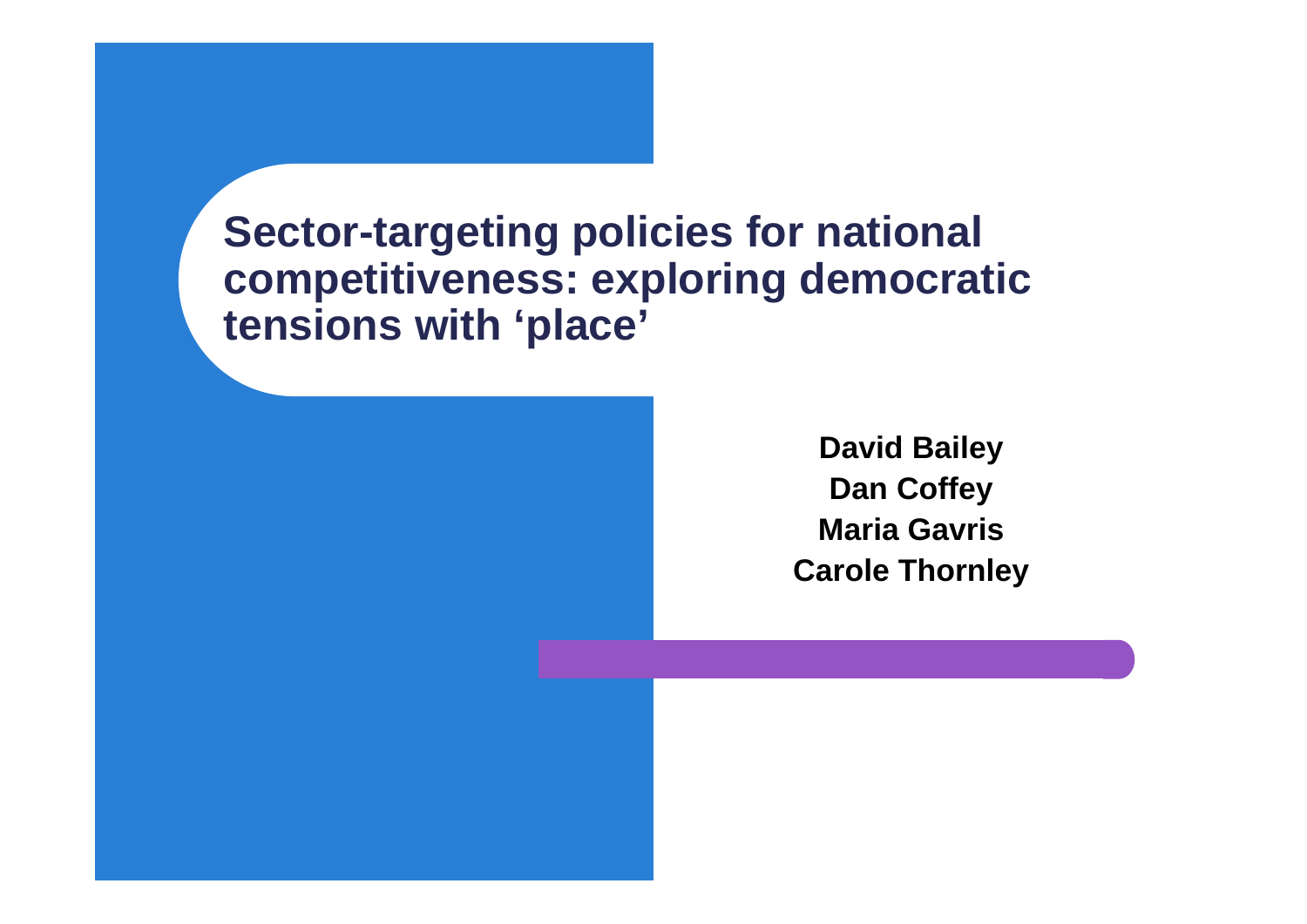## **introduction**

- $\bullet$  what are the goals of industrial policy (IP) formulation: - should these include decision rights and democracy?
- $\bullet$ how is this theme explored?
- $\bullet$  industrial policy developments before and after 2008: - Britain and the EC**\***
- $\bullet$ policy and democracy before and after 2008
- $\bullet$  are the challenges too big to think about? - Britain, France, Germany, Italy
- **\*** this paper is not about Brexit, although Brexit crops up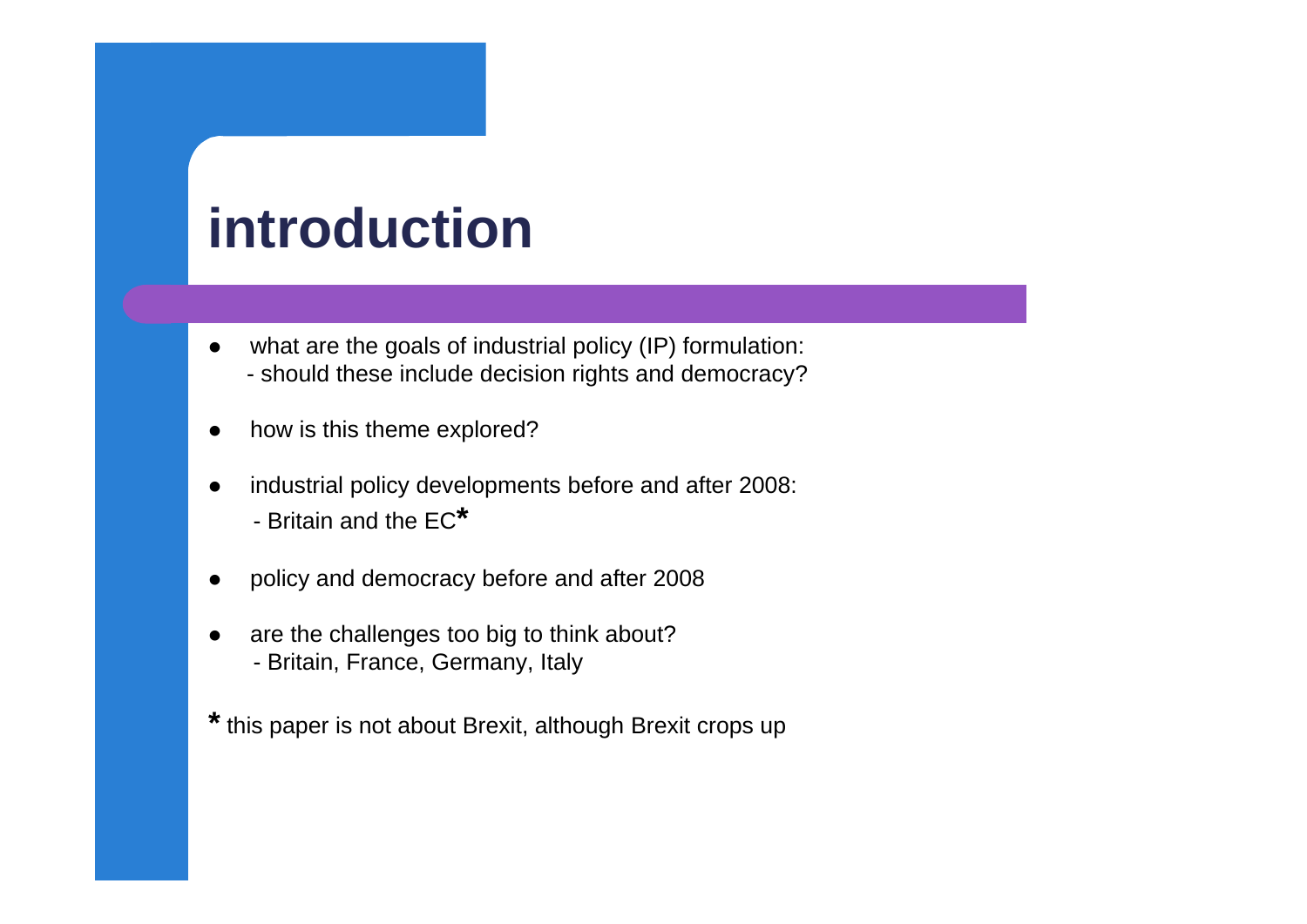### **what are the goals of industrial policy (IP) formulation?**

- 0 the goals of industrial policy are traditionally cast around quantifiable economic outcomes: growth, productivity, employment, trade
- $\bullet$ productivity growth has emerged as a major new concern
- 0 with some (but not a lot) of thought about sustainability
- 0 these are major themes: but should social scientists also be giving thought to how decision rights in the economy are distributed – *to the practical question of the practice of democracy*?
- $\bullet$ posing this question is the subject matter of this paper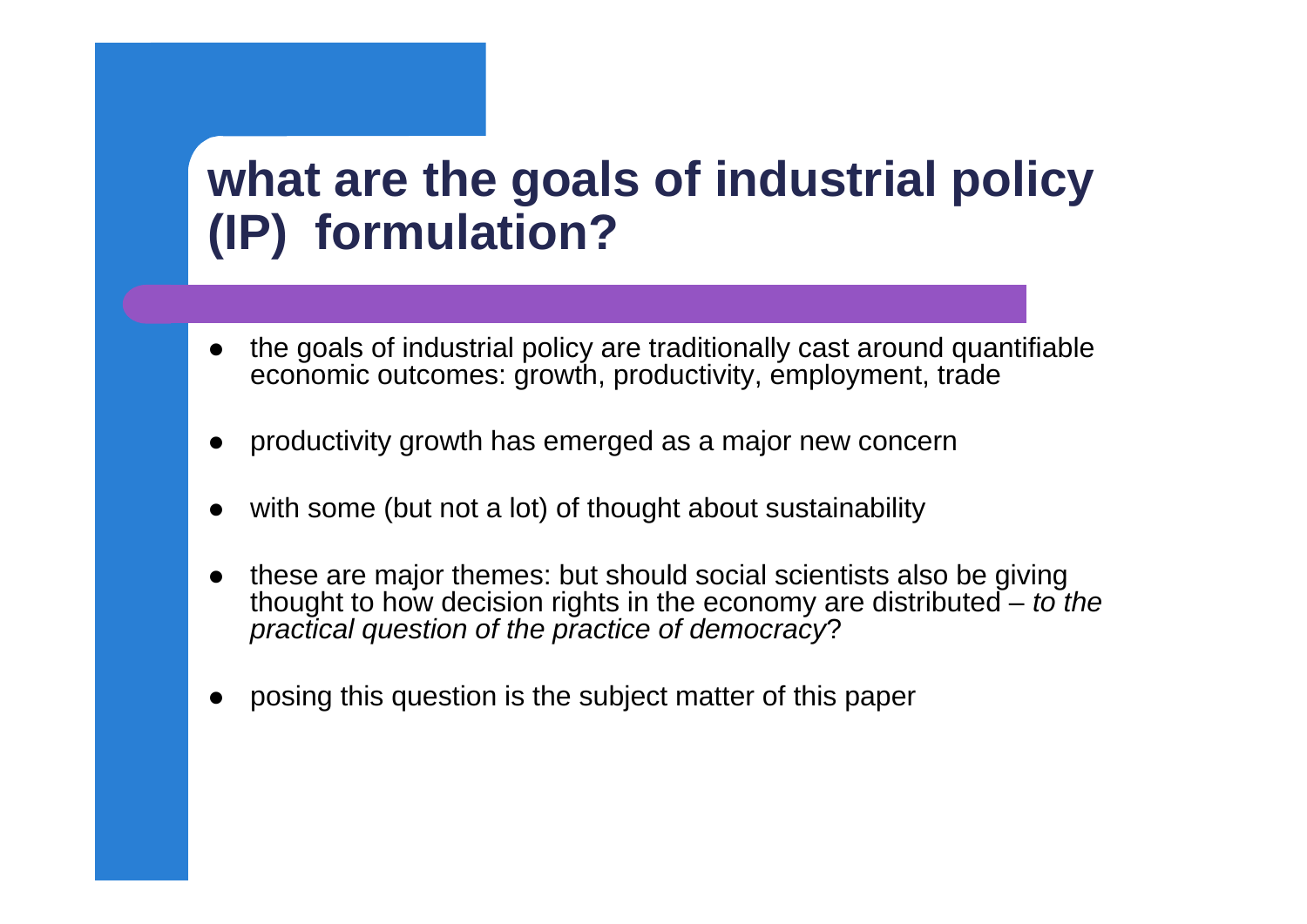# **how is this theme explored?**

- 0 the paper is organised in sections as follows:
- $\bullet$  comparing developments in the EU with (pre-Brexit) Britain:
	- how horizontalism emerged
	- why sector-targeting then re-emerged
	- with a supporting position for 'place'
- $\bullet$  comparing the same from the democratic viewpoint
	- where neoliberalism swept the field
	- why it is beginning to crack
	- <sup>a</sup>'place' for democracy
- $\bullet$ asking whether the challenges are too big to think about?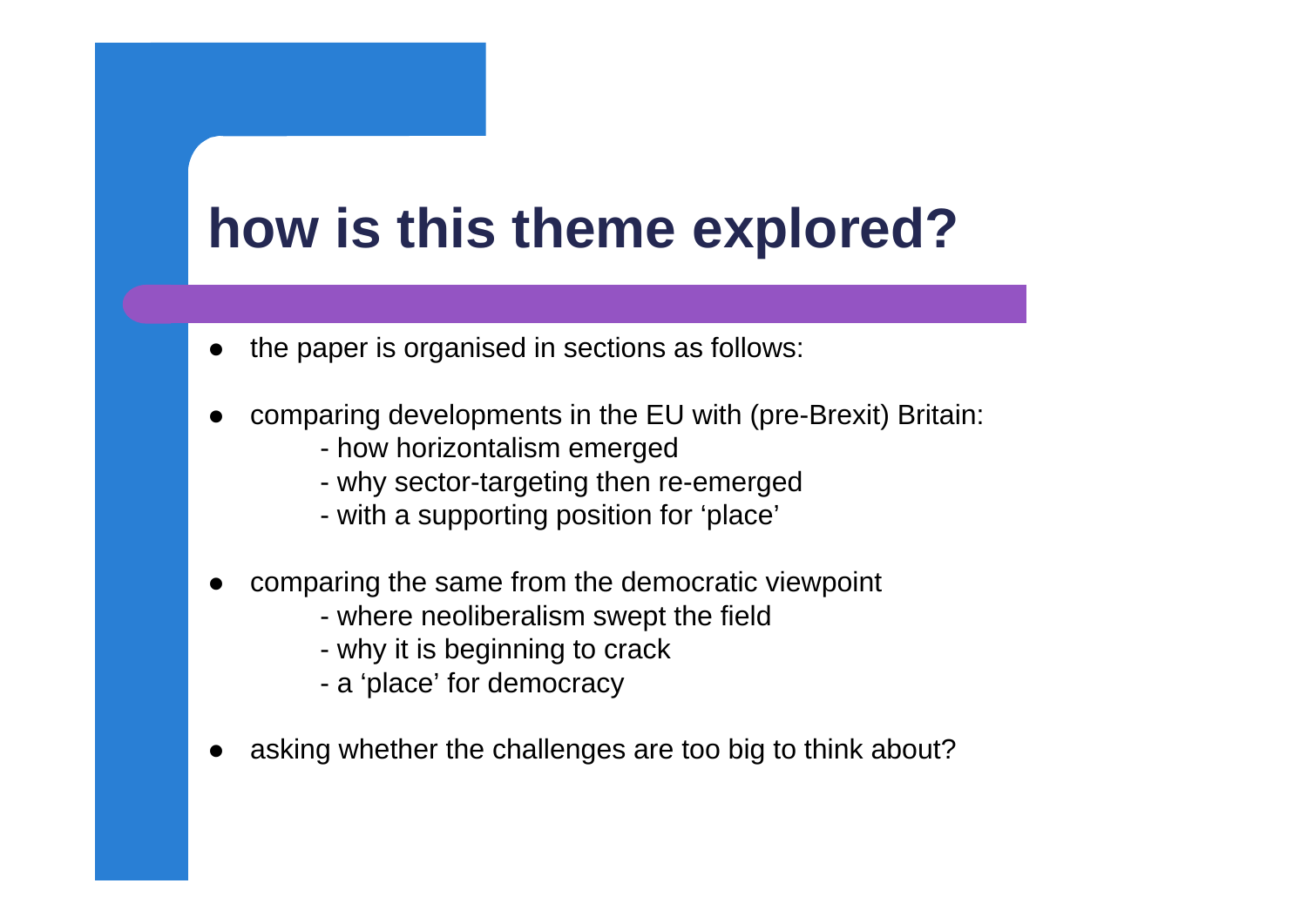### **developments before and after 2008: Britain and the EC**

- the founding treaties of the European Communities do not reference industrial policy – 'explicit recognition' comes in 1990 (Lawton 1999)
- a preference for 'framework conditions' over sector targeting sees **horizontalism** take hold – EC competitiveness White Paper (1994) confirms
- a horizontal policy framework targets 'industry as a whole'
- $\bullet$  a mirroring development in Britain sees a new model policy for business under New Labour (1997):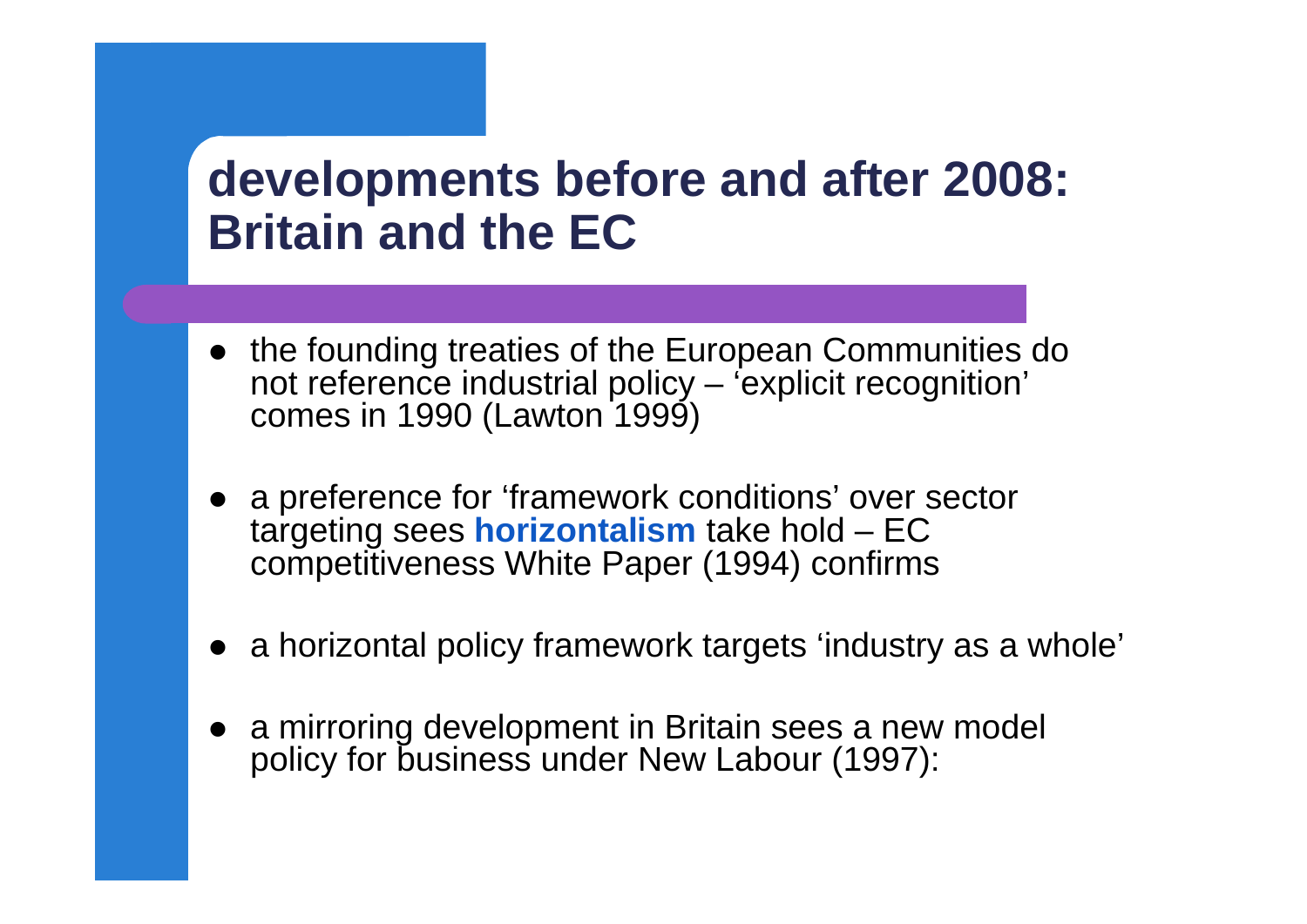#### **figure A: a new model horizontalist policy package for business – pre-2008 Britain**

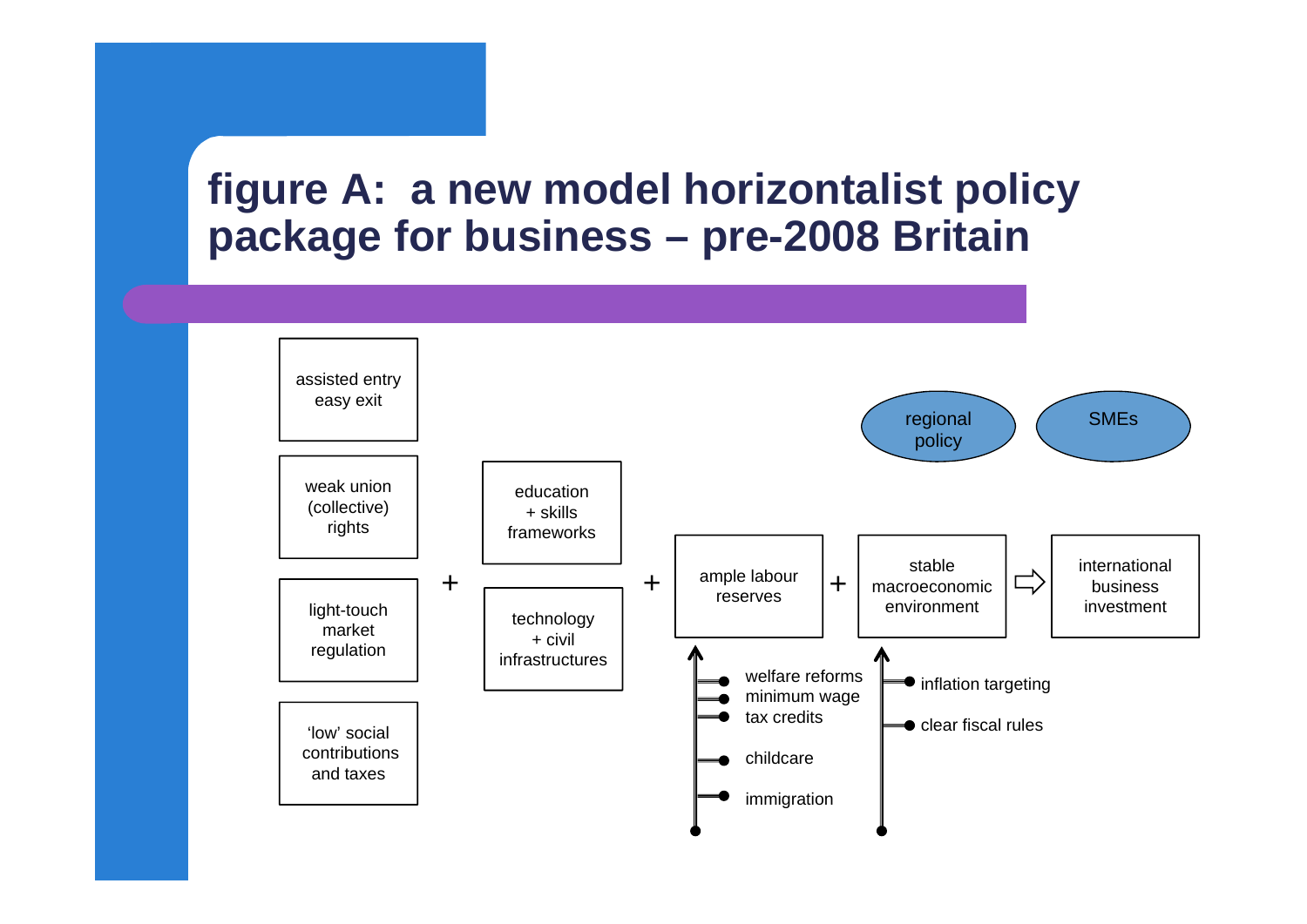### **developments before and after 2008: Britain and the EC**

- 0 **AFTER** 2008
	- the EC condones a switch-back to **sector-targeting** for strategic industries: automotive, aerospace, engineering, chemicals, pharmaceuticals etc.
	- and Britain mirrors: see next slide
	- Barca (2009: vii) argues that a greater share of the Community budget should be allocated to place-based policy responses: '*place-based policy* **is a long term strategy aimed at tackling persistent underutilisation of potential and reducing persistent social exclusion**'
	- Britain (eventually) mirrors e.g. HMG (2017) *New Industrial Strategy*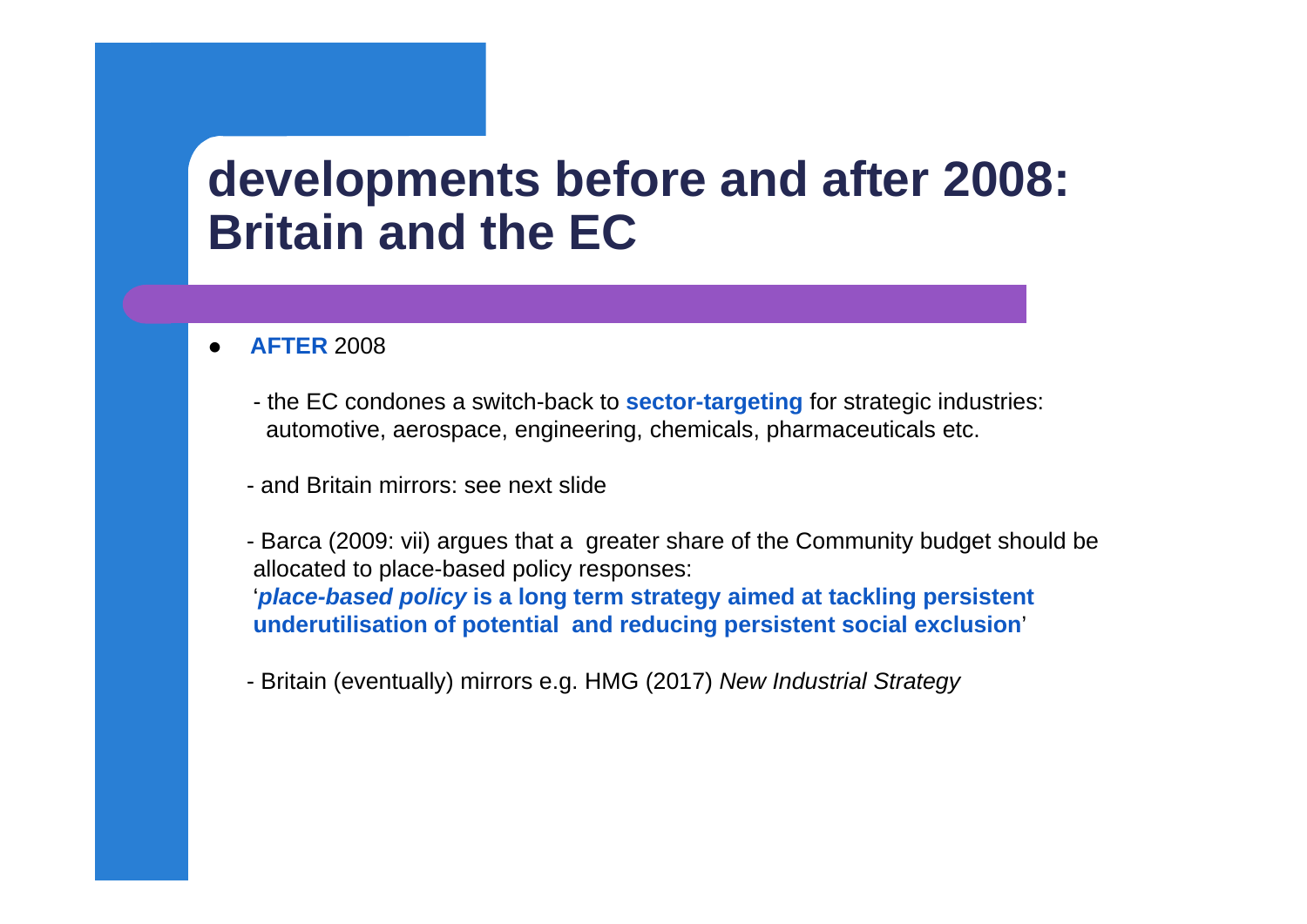## **figure B: the return to sector targeting in Britain – an example**



social rate of return high: large spillover

 focused on growth achievable by future export drives

- competitive advantages linked to technology, including 'greener' technologies
- value added capture a key stated policy priority
- - + a clear economic gain from each £ spent

social rate of return low: small spillover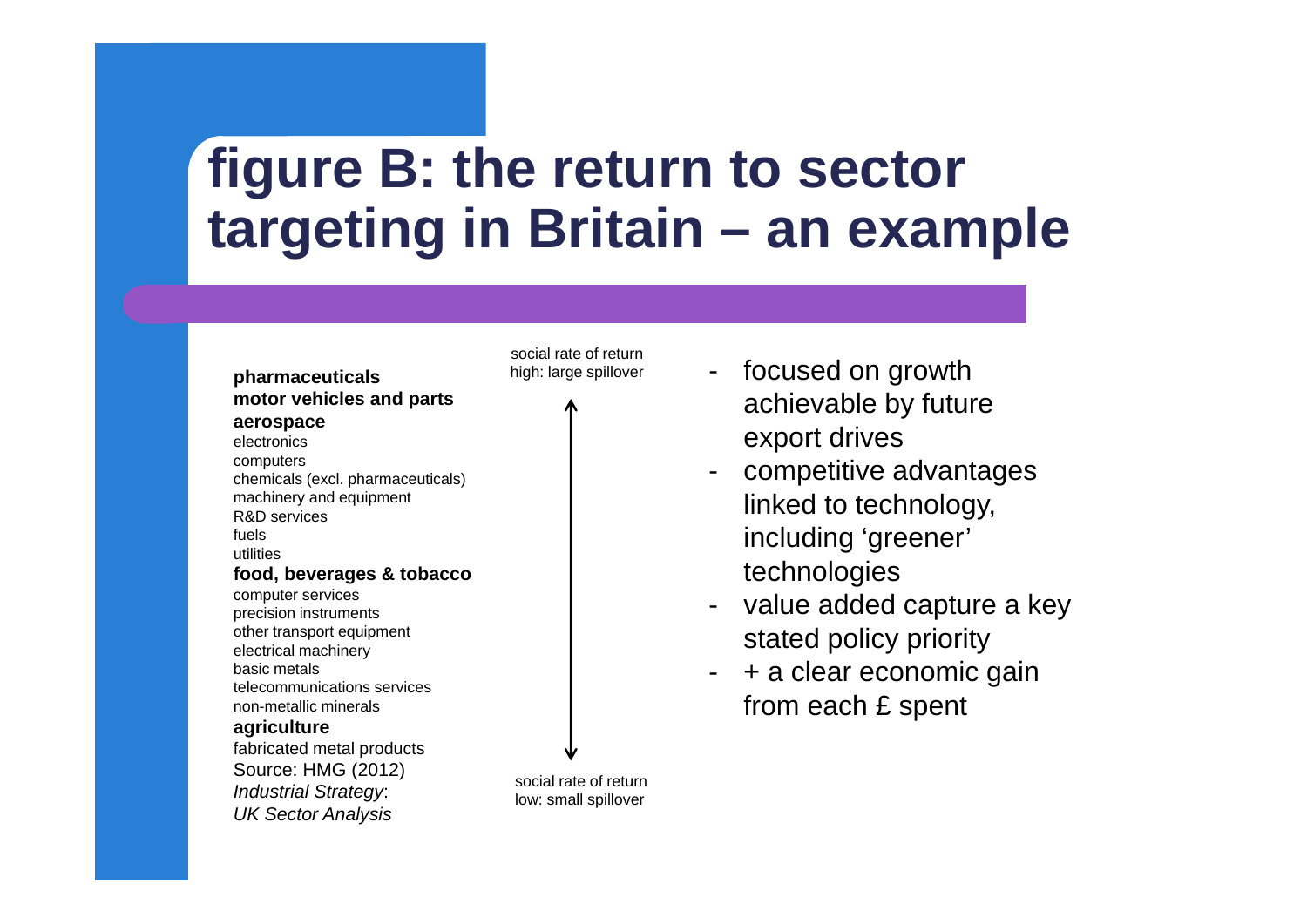### **policy and democracy: before and after 2008**

 $\bullet$  Looking at the same developments from the viewpoint of the width and depth of social participation in policy formulation and implementation:

- horizontalism and social market neoliberalism are homologous:

(i) there is a role for state / para-state / supra-state institutions

- e.g. human capital, social capital, limited redistribution, regulation etc
	- Gamble (2009) finds that policy stances criticised as neoliberal most typically belong to this strand of neoliberalism
	- consistent with *German ordoliberalism* / *die soziale Marktwirtschaft*
	- consistent with New Labour business policy

(ii) but both distance democracy from the market:

- Gamble (2009: 88) '**the observed trend … for more and more decisions to be transferred from the control of elected politicians**'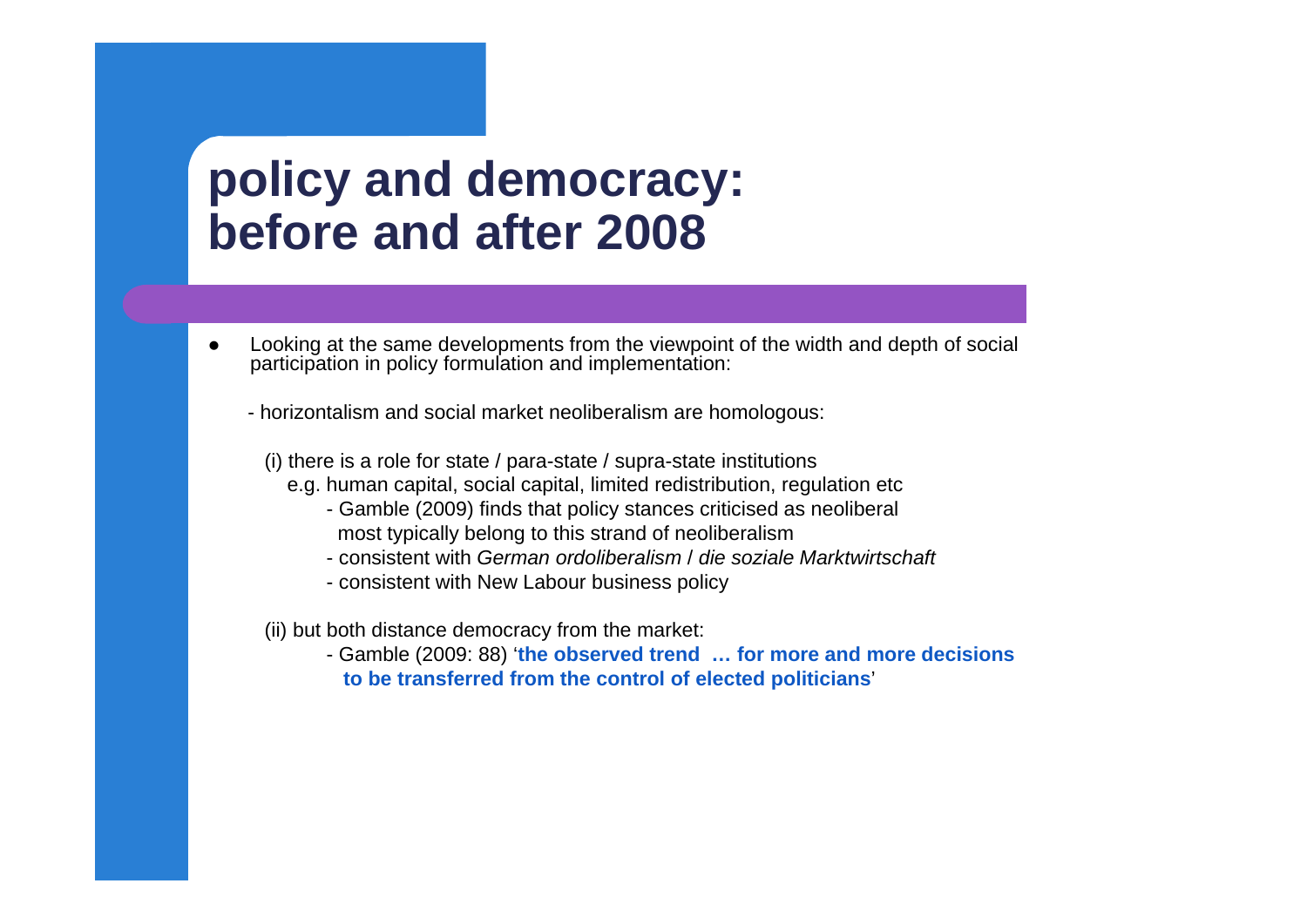#### **policy and democracy: before and after 2008**

- $\bullet$  Continuing this theme:
	- the democratic implications of sector-targeting are ambiguous:
		- (i) there is a potential for greater width and depth of participation in decisions hence more scope for practical democracy
		- (ii) there is a risk (or even likelihood) of hidden or only partially disclosed private influence activities
		- (iii) and there is the **paradox of neoliberalism**:
			- civil servants / politicians no longer believe in intervention
			- civil servants / politicians are schooled to 'trust' the market
			- consequently important policy detail decisions are simply outsourced to private business interests to decide
			- **anathema to social market neoliberalism, but not democratic either**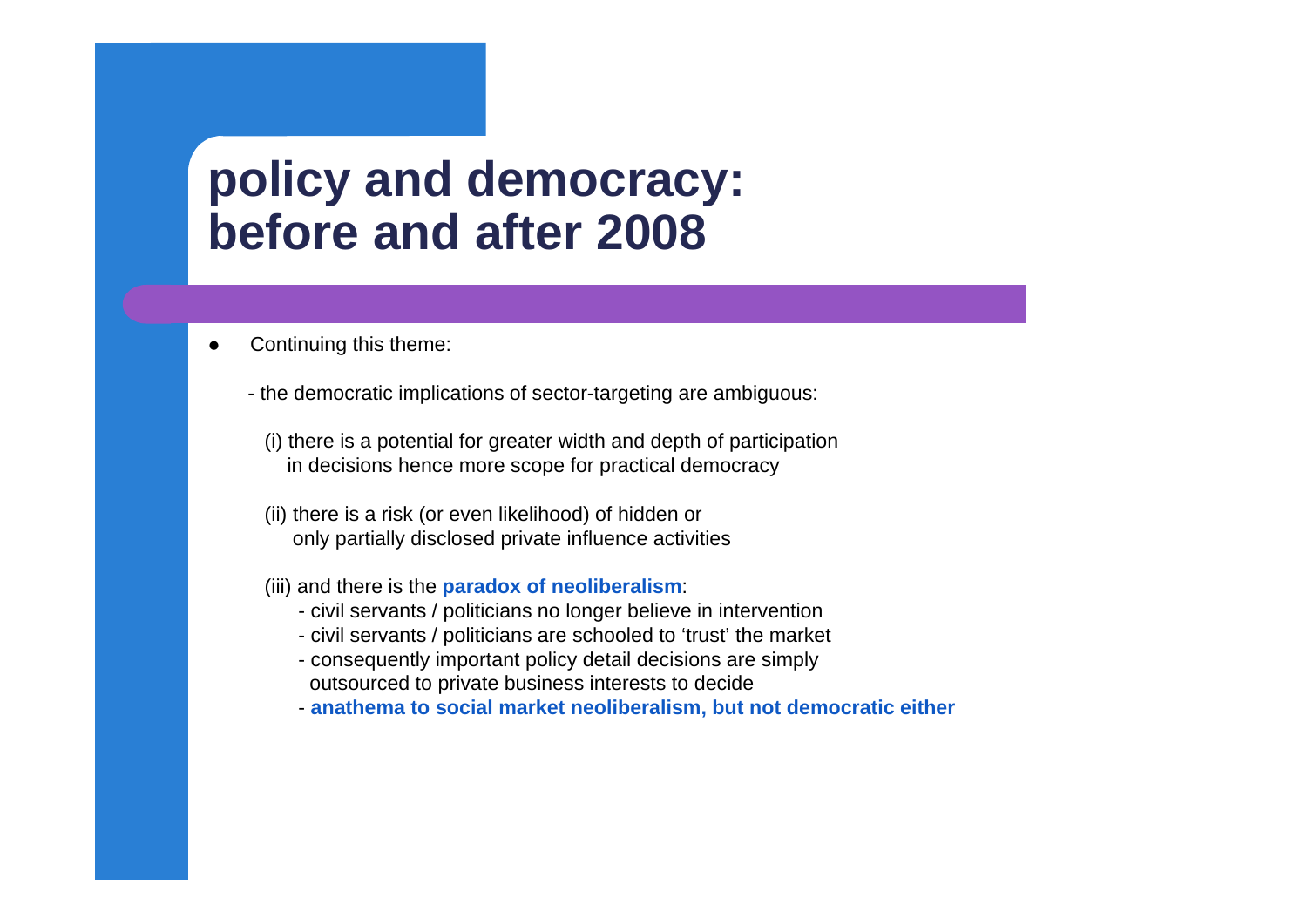### **policy and democracy: before and after 2008**

- 0 and finally:
	- the democratic implications of 'place-based' policy is promising
	- provided democratic and pluralist pressures replace central auditing (e.g. Barca (2009) advocates continued EU-level control and audits)
	- and 'place' is interpreted in a broader sense to include more than spatially contiguous populations e.g. rural communities shared but spatially dispersed community interests
- $\bullet$  all industrial policy outside of the narrowest neoliberalism will include horizontal, sectoral and regional or local elements: the task for social scientists is to explore ways to increase participation with a sensitivity to the 'place' occupied by the participants – their different interests, vulnerabilities, etc.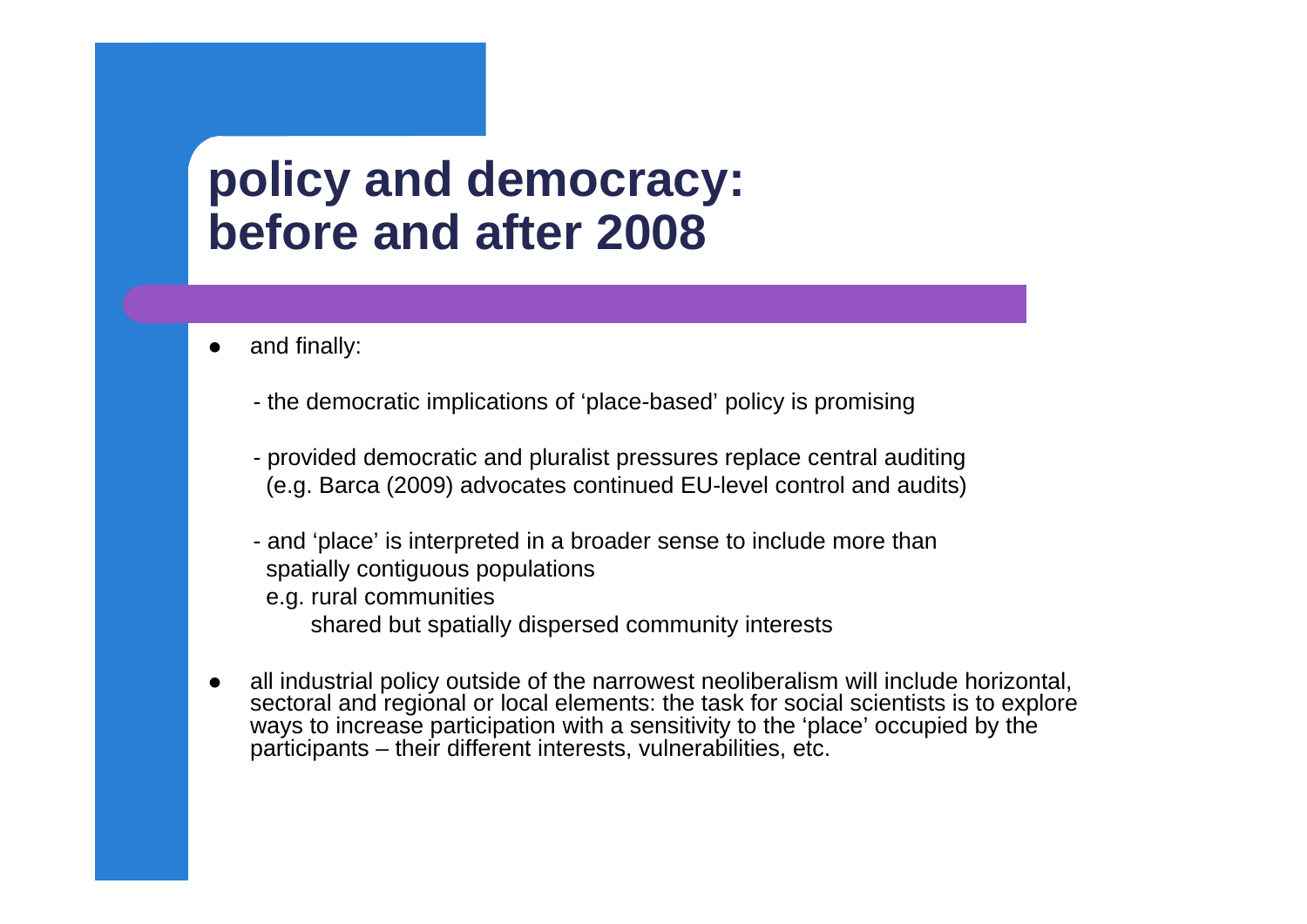#### **are the challenges too big to think about: Britain, France, Germany, Italy**

- 0 the final section opens by considering:
	- (a) Alexis de Tocqueville on *Democracy in America*
		- democracy is a practice that needs lots of practice
	- (b) the Rodrik 'trilemma'
		- there is a globalisation paradox
- $\bullet$  the difficulties facing general prospects in the EU are noted - continuing neoliberalism in macroeconomic management - **generalised labour productivity growth decline**: see next slide
- $\bullet$ and a comparison of Britain with France, Germany and Italy
- $\bullet$ the paper concludes: email to get a copy of the first draft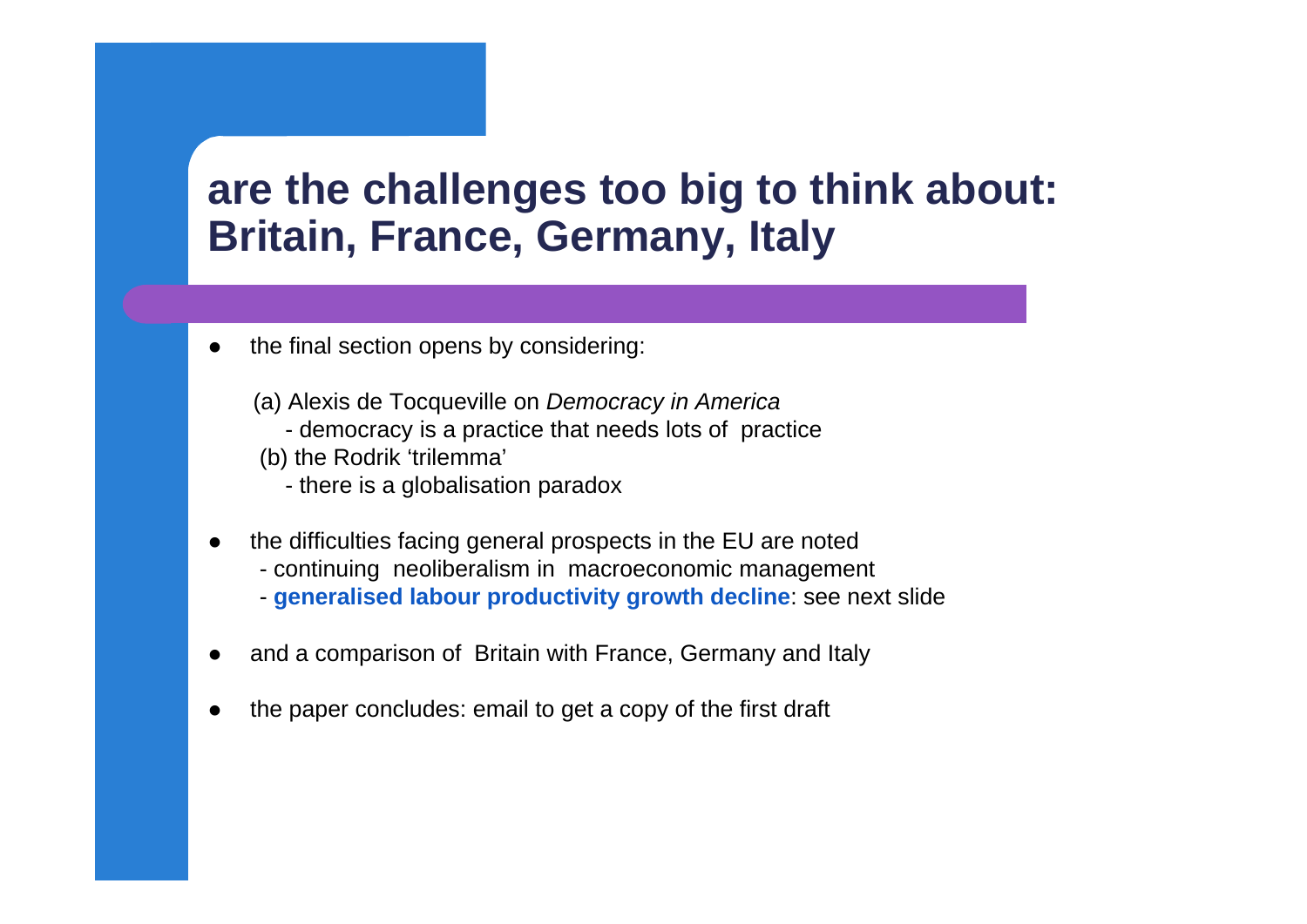#### Figure C: trend labour productivity growth